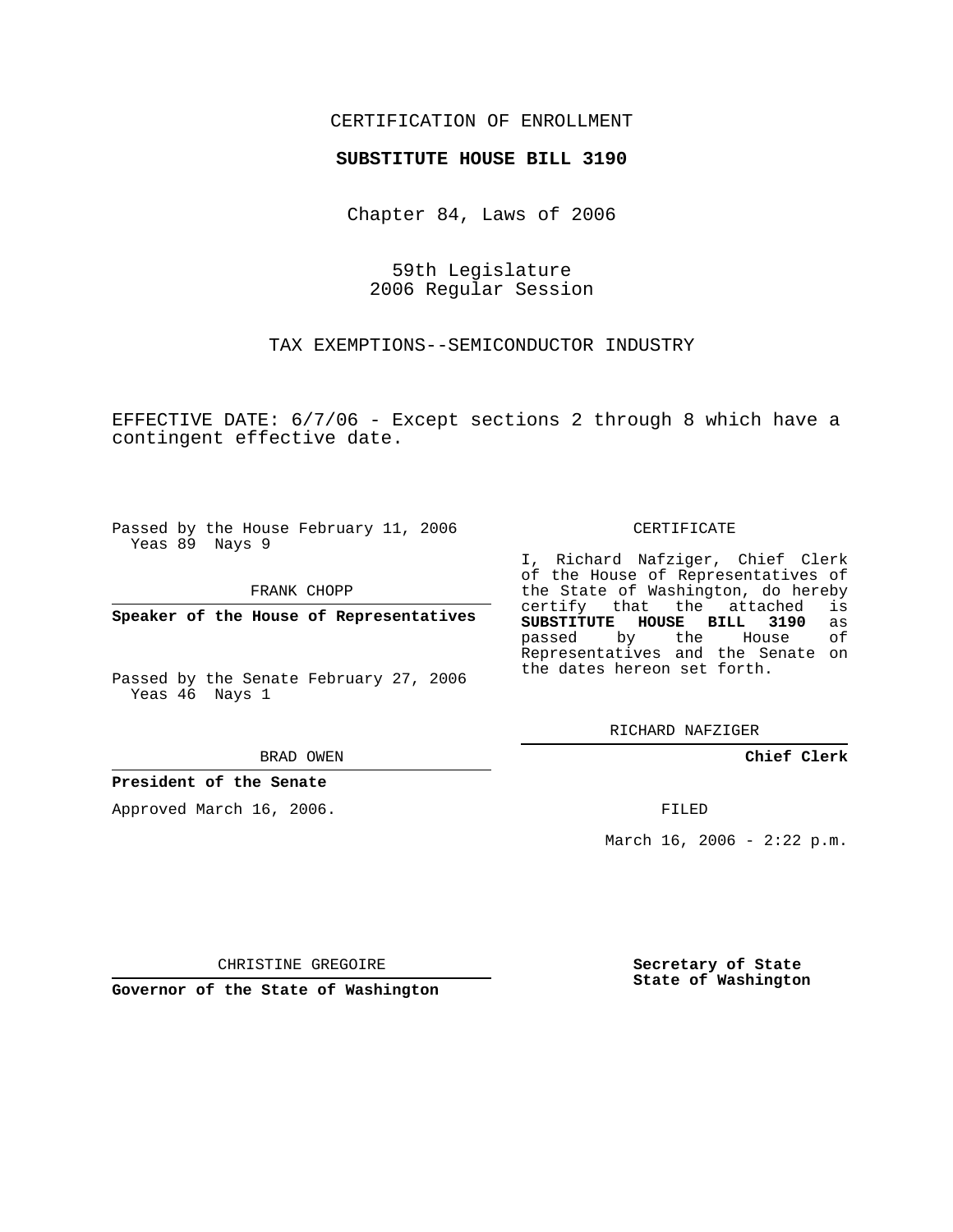## **SUBSTITUTE HOUSE BILL 3190** \_\_\_\_\_\_\_\_\_\_\_\_\_\_\_\_\_\_\_\_\_\_\_\_\_\_\_\_\_\_\_\_\_\_\_\_\_\_\_\_\_\_\_\_\_

\_\_\_\_\_\_\_\_\_\_\_\_\_\_\_\_\_\_\_\_\_\_\_\_\_\_\_\_\_\_\_\_\_\_\_\_\_\_\_\_\_\_\_\_\_

Passed Legislature - 2006 Regular Session

## **State of Washington 59th Legislature 2006 Regular Session**

**By** House Committee on Technology, Energy & Communications (originally sponsored by Representatives Wallace, Fromhold, Curtis, Orcutt, Moeller and Dunn)

READ FIRST TIME 02/03/06.

 AN ACT Relating to providing tax incentives to support the semiconductor cluster in Washington state; amending RCW 82.04.440, 82.32.590, and 82.32.600; adding a new section to chapter 82.04 RCW; adding a new section to chapter 82.08 RCW; adding a new section to chapter 82.12 RCW; adding a new section to chapter 82.32 RCW; creating new sections; providing a contingent effective date; and providing expiration dates.

BE IT ENACTED BY THE LEGISLATURE OF THE STATE OF WASHINGTON:

 NEW SECTION. **Sec. 1.** The legislature finds that the welfare of the people of the state of Washington is positively impacted through the encouragement and expansion of family wage employment in the state's manufacturing industries. The legislature further finds that targeting tax incentives to focus on key industry clusters is an important business climate strategy. Washington state has recognized the semiconductor industry, which includes the design and manufacture of semiconductor materials, as one of the state's existing key industry clusters. Businesses in this cluster in the state of Washington are facing increasing pressure to expand elsewhere. The sales and use tax exemptions for manufacturing machinery and equipment enacted by the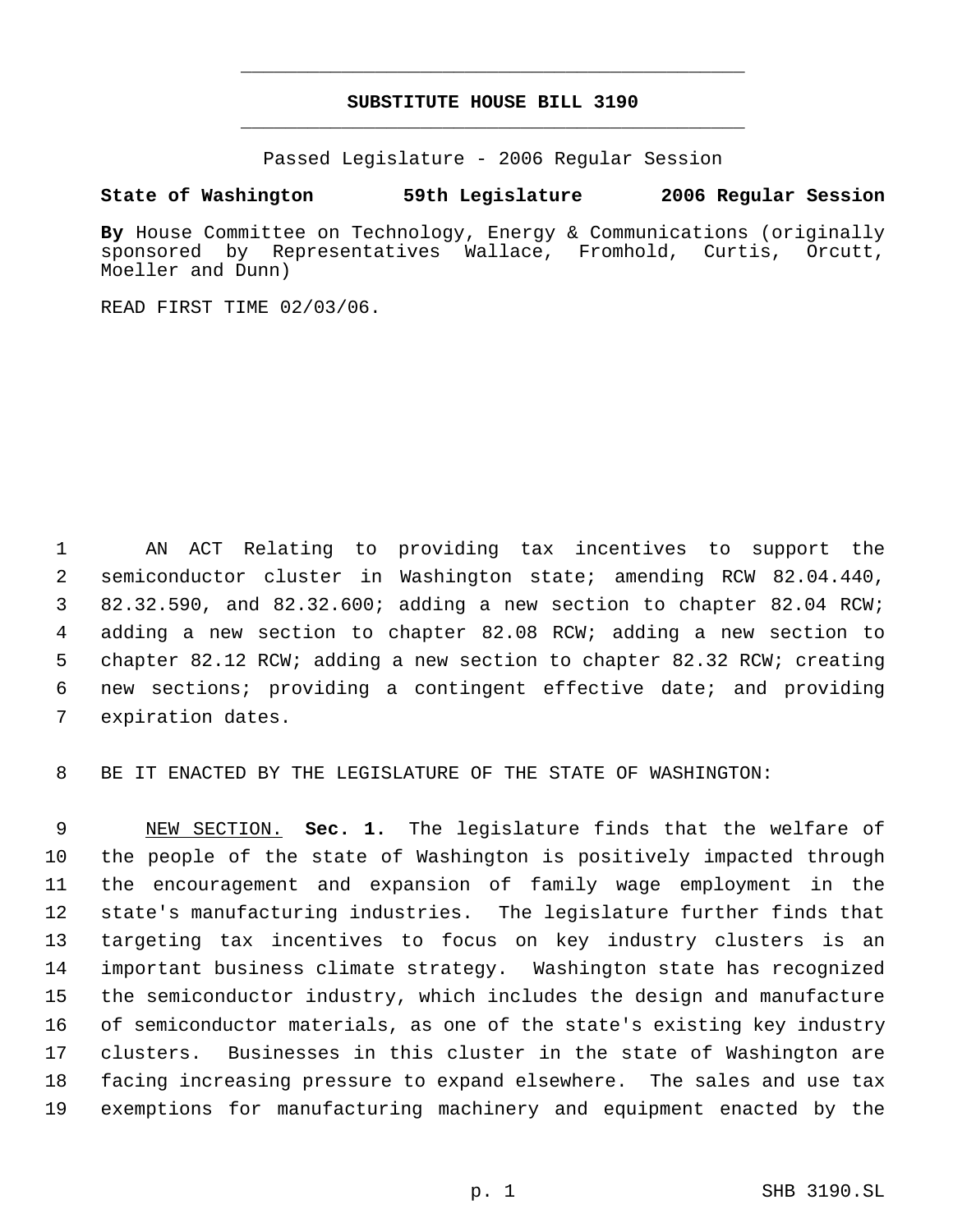1995 legislature improved Washington's ability to compete with other states for manufacturing investment. In 2003 the legislature enacted comprehensive tax incentives for the semiconductor cluster that address activities of the lead product industry and its suppliers and customers. These tax incentives are contingent on the investment of at least one billion dollars in a new semiconductor microchip fabrication facility in this state, which has not occurred. This investment criteria failed to recognize the significance of potential investment in the advanced semiconductor materials sector. Therefore, the legislature intends to complement existing comprehensive tax incentives for the semiconductor cluster to address activities of the advanced semiconductor materials product industry and its suppliers and customers. Tax incentives for the semiconductor cluster are important in both retention and expansion of existing businesses and attraction of new businesses, all of which will strengthen this cluster. The legislature also recognizes that the semiconductor industry involves major investment that results in significant construction projects, which will create jobs and bring many indirect benefits to the state during the construction phase.

 NEW SECTION. **Sec. 2.** A new section is added to chapter 82.04 RCW to read as follows:

 (1) Upon every person engaging within this state in the business of manufacturing or processing for hire semiconductor materials, as to such persons the amount of tax with respect to such business shall, in the case of manufacturers, be equal to the value of the product manufactured, or, in the case of processors for hire, be equal to the gross income of the business, multiplied by the rate of 0.275 percent. (2) For the purposes of this section "semiconductor materials" means silicon crystals, silicon ingots, raw polished semiconductor

wafers, and compound semiconductor wafers.

 (3) This section expires twelve years after the effective date of this section.

 NEW SECTION. **Sec. 3.** A new section is added to chapter 82.08 RCW to read as follows:

 (1) The tax levied by RCW 82.08.020 shall not apply to sales of gases and chemicals used by a manufacturer or processor for hire in the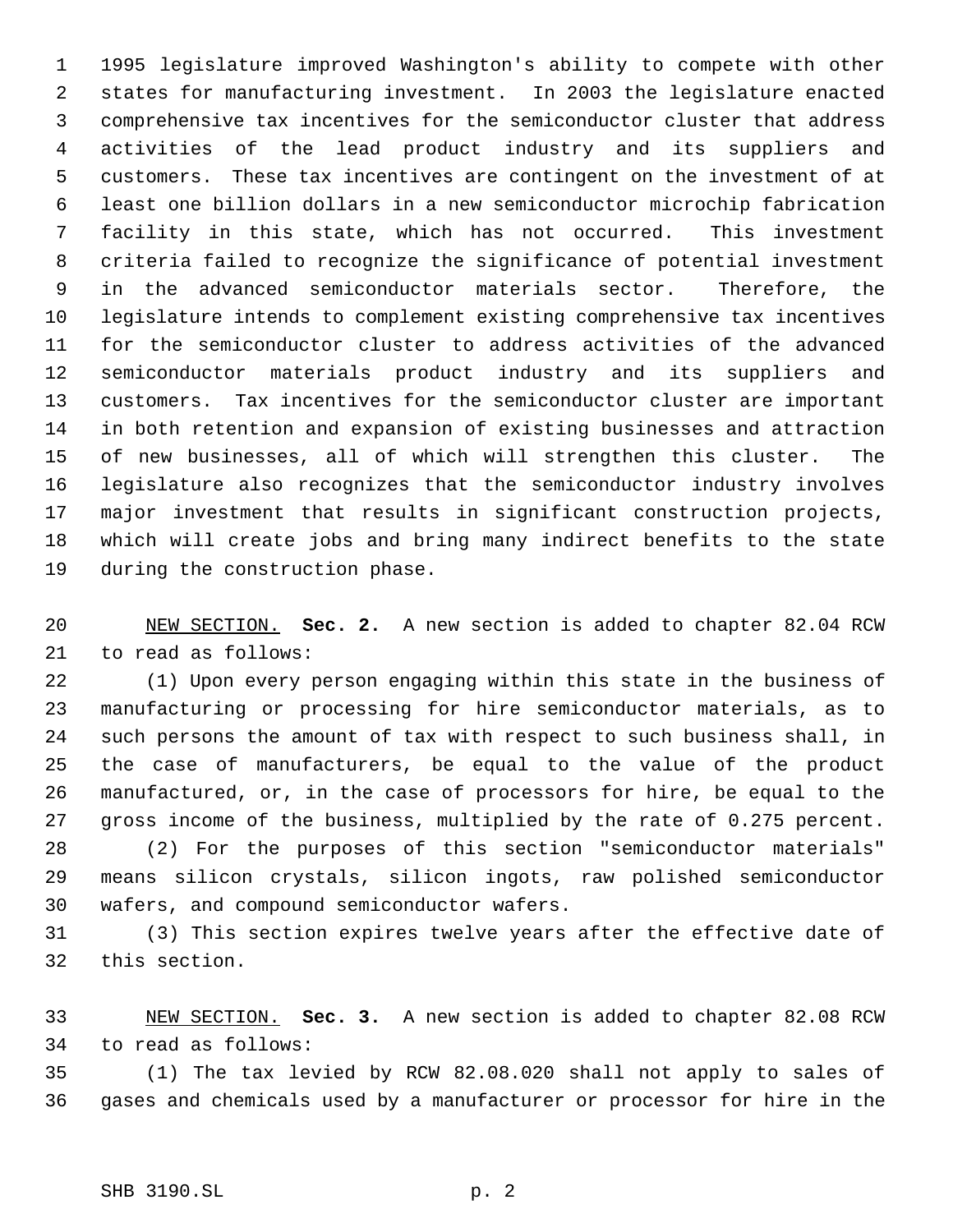production of semiconductor materials. This exemption is limited to gases and chemicals used in the production process to grow the product, deposit or grow permanent or sacrificial layers on the product, to etch or remove material from the product, to anneal the product, to immerse the product, to clean the product, and other such uses whereby the gases and chemicals come into direct contact with the product during the production process, or uses of gases and chemicals to clean the chambers and other like equipment in which such processing takes place. For the purposes of this section, "semiconductor materials" has the meaning provided in section 2 of this act.

 (2) A person taking the exemption under this section must report under section 5 of this act. No application is necessary for the tax exemption. The person is subject to all of the requirements of chapter 82.32 RCW.

 (3) This section expires twelve years after the effective date of this section.

 NEW SECTION. **Sec. 4.** A new section is added to chapter 82.12 RCW to read as follows:

 (1) The provisions of this chapter do not apply with respect to the use of gases and chemicals used by a manufacturer or processor for hire in the production of semiconductor materials. This exemption is limited to gases and chemicals used in the production process to grow the product, deposit or grow permanent or sacrificial layers on the product, to etch or remove material from the product, to anneal the product, to immerse the product, to clean the product, and other such uses whereby the gases and chemicals come into direct contact with the product during the production process, or uses of gases and chemicals to clean the chambers and other like equipment in which such processing takes place. For purposes of this section, "semiconductor materials" has the meaning provided in section 2 of this act.

 (2) A person taking the exemption under this section must report under section 5 of this act. No application is necessary for the tax exemption. The person is subject to all of the requirements of chapter 82.32 RCW.

 (3) This section expires twelve years after the effective date of this section.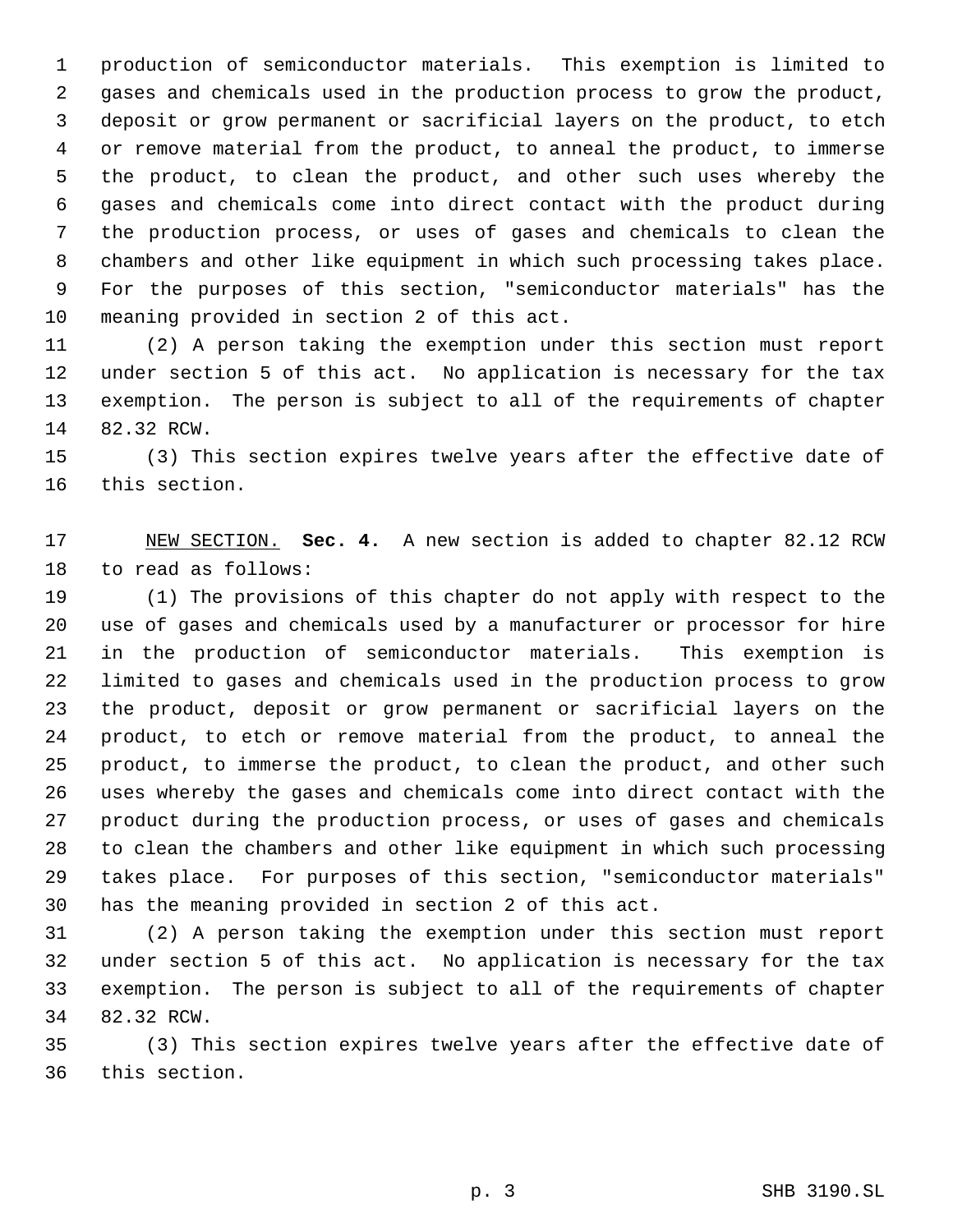NEW SECTION. **Sec. 5.** A new section is added to chapter 82.32 RCW to read as follows:

 (1) The legislature finds that accountability and effectiveness are important aspects of setting tax policy. In order to make policy choices regarding the best use of limited state resources the legislature needs information on how a tax incentive is used.

 (2)(a) A person who reports taxes under section 2 of this act or who claims an exemption or credit under sections 3 and 4 of this act shall make a complete annual report to the department detailing employment, wages, and employer-provided health and retirement benefits per job at the manufacturing site. The report shall not include names of employees. The report shall also detail employment by the total number of full-time, part-time, and temporary positions. The first report filed under this subsection shall include employment, wage, and benefit information for the twelve-month period immediately before first use of a preferential tax rate under section 2 of this act, or tax exemption or credit under sections 3 and 4 of this act. The report is due by April 30th following any year in which a preferential tax rate under section 2 of this act is used, or tax exemption or credit under sections 3 and 4 of this act is taken. The department may extend the due date for timely filing annual reports under this section as provided in RCW 82.32.590. This information is not subject to the confidentiality provisions of RCW 82.32.330 and may be disclosed to the public upon request.

 (b) If a person fails to submit a complete annual report under (a) of this subsection by the due date of the report or any extension under RCW 82.32.590, the department shall declare the amount of taxes exempted or credited, or reduced in the case of the preferential business and occupation tax rate, for that year to be immediately due and payable. Excise taxes payable under this subsection are subject to interest but not penalties, as provided under this chapter. This information is not subject to the confidentiality provisions of RCW 82.32.330 and may be disclosed to the public upon request.

 (3) By November 1st of the year occurring five years after the effective date of this section, and November 1st of the year occurring eleven years after the effective date of this section, the fiscal committees of the house of representatives and the senate, in consultation with the department, shall report to the legislature on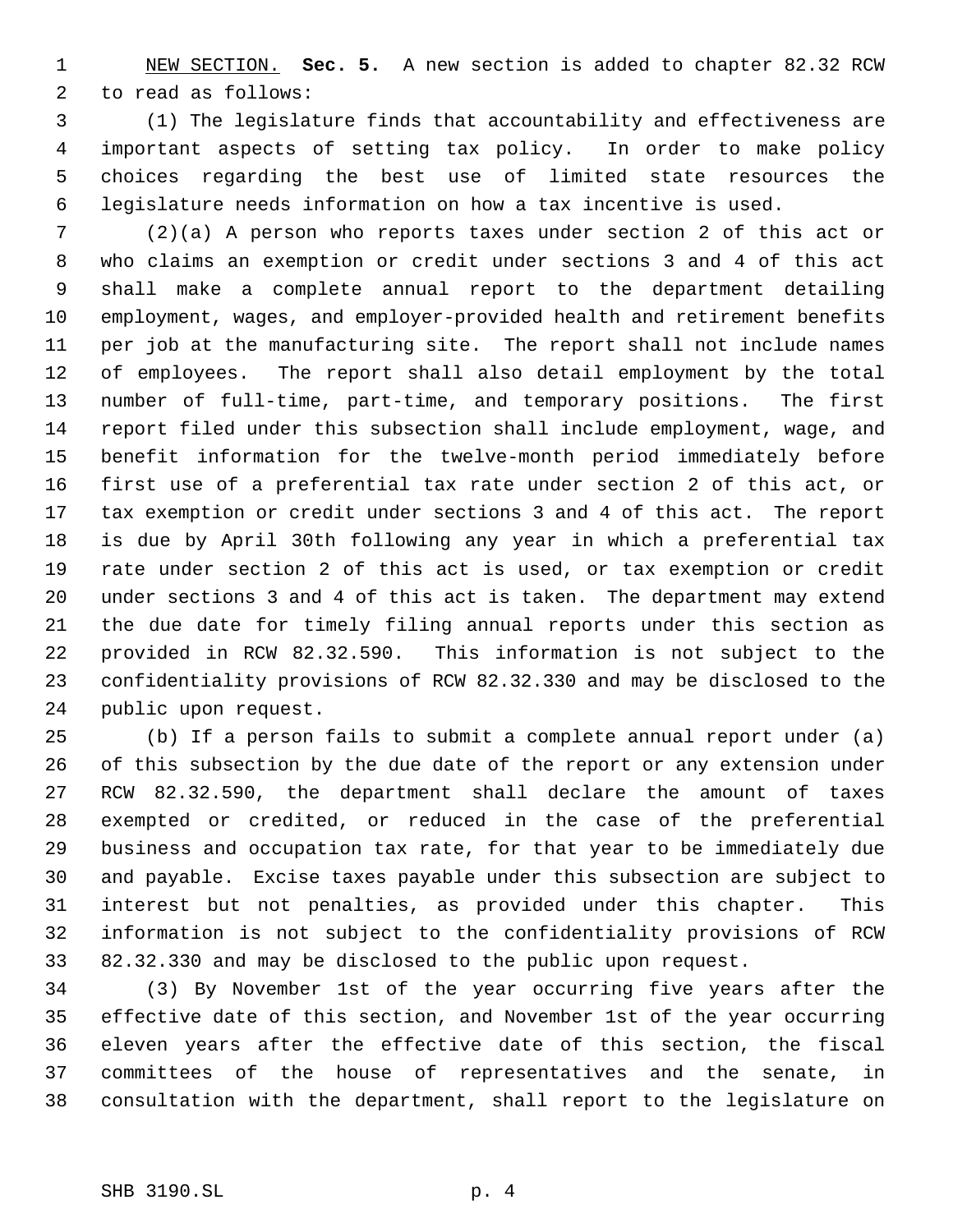the effectiveness of this act in regard to keeping Washington competitive. The report shall measure the effect of this act on job retention, net jobs created for Washington residents, company growth, diversification of the state's economy, cluster dynamics, and other factors as the committees select. The reports shall include a discussion of principles to apply in evaluating whether the legislature should reenact any or all of the tax preferences in this act.

 **Sec. 6.** RCW 82.04.440 and 2005 c 301 s 3 are each amended to read as follows:

 (1) Every person engaged in activities ((which are within the 11 purview of the provisions of two or more of sections)) that are subject 12 to tax under two or more provisions of RCW 82.04.230 ((to)) through 13 82.04.298, inclusive, shall be taxable under each ((paragraph)) 14 provision applicable to ((the)) those activities ((engaged in)).

 (2) Persons taxable under RCW 82.04.2909(2), 82.04.250, 82.04.270, 16 82.04.294(2), or 82.04.260  $(1)(c)$ ,  $(4)$  or  $((+13))$   $(11)$  with respect to selling products in this state shall be allowed a credit against those taxes for any (a) manufacturing taxes paid with respect to the manufacturing of products so sold in this state, and/or (b) extracting taxes paid with respect to the extracting of products so sold in this state or ingredients of products so sold in this state. Extracting taxes taken as credit under subsection (3) of this section may also be taken under this subsection, if otherwise allowable under this subsection. The amount of the credit shall not exceed the tax liability arising under this chapter with respect to the sale of those products.

 (3) Persons taxable under RCW 82.04.240 or 82.04.260(1)(b) shall be allowed a credit against those taxes for any extracting taxes paid with respect to extracting the ingredients of the products so manufactured in this state. The amount of the credit shall not exceed the tax liability arising under this chapter with respect to the manufacturing of those products.

 (4) Persons taxable under RCW 82.04.230, 82.04.240, 82.04.2909(1), 34 82.04.294(1), section 2 of this act, or 82.04.260 (1), (2), (4),  $((\frac{6}{7})$  $or (13))$  or (11) with respect to extracting or manufacturing products in this state shall be allowed a credit against those taxes for any (i) gross receipts taxes paid to another state with respect to the sales of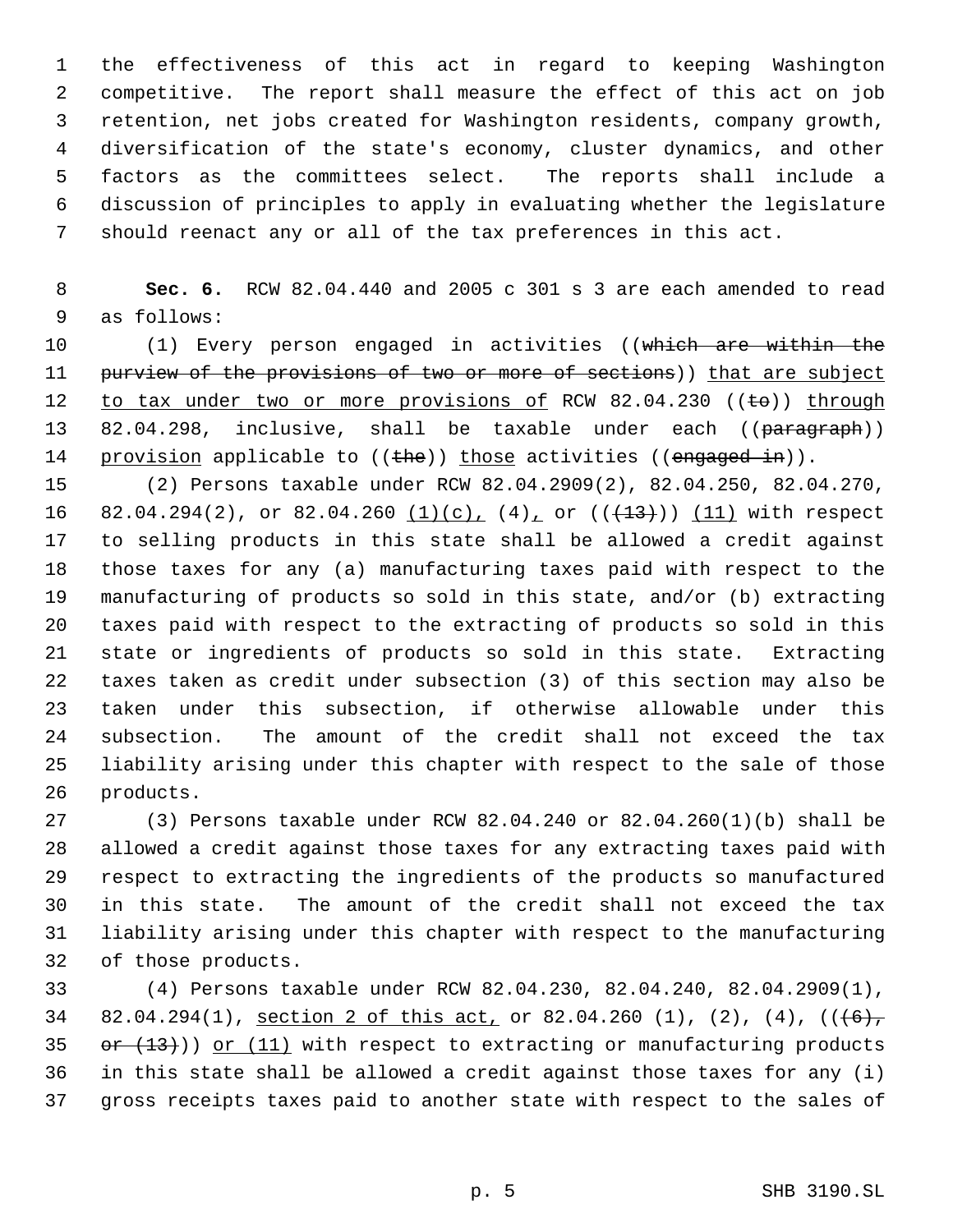the products so extracted or manufactured in this state, (ii) manufacturing taxes paid with respect to the manufacturing of products using ingredients so extracted in this state, or (iii) manufacturing taxes paid with respect to manufacturing activities completed in another state for products so manufactured in this state. The amount of the credit shall not exceed the tax liability arising under this chapter with respect to the extraction or manufacturing of those products.

(5) For the purpose of this section:

(a) "Gross receipts tax" means a tax:

 (i) Which is imposed on or measured by the gross volume of business, in terms of gross receipts or in other terms, and in the determination of which the deductions allowed would not constitute the 14 tax an income tax or value added tax; and

 (ii) Which is also not, pursuant to law or custom, separately stated from the sales price.

 (b) "State" means (i) the state of Washington, (ii) a state of the United States other than Washington, or any political subdivision of such other state, (iii) the District of Columbia, and (iv) any foreign country or political subdivision thereof.

 (c) "Manufacturing tax" means a gross receipts tax imposed on the act or privilege of engaging in business as a manufacturer, and 23 includes (i) the taxes imposed in RCW 82.04.240, section 2 of this act, 24 82.04.2909(1), 82.04.260 (1), (2), (4), and  $((+13))$   $(11)$ , and 82.04.294(1); and (ii) similar gross receipts taxes paid to other states.

 (d) "Extracting tax" means a gross receipts tax imposed on the act or privilege of engaging in business as an extractor, and includes the tax imposed in RCW 82.04.230 and similar gross receipts taxes paid to other states.

 (e) "Business", "manufacturer", "extractor", and other terms used in this section have the meanings given in RCW 82.04.020 through 82.04.212, notwithstanding the use of those terms in the context of describing taxes imposed by other states.

 **Sec. 7.** RCW 82.32.590 and 2005 c 514 s 1001 are each amended to read as follows:

(1) If the department finds that the failure of a taxpayer to file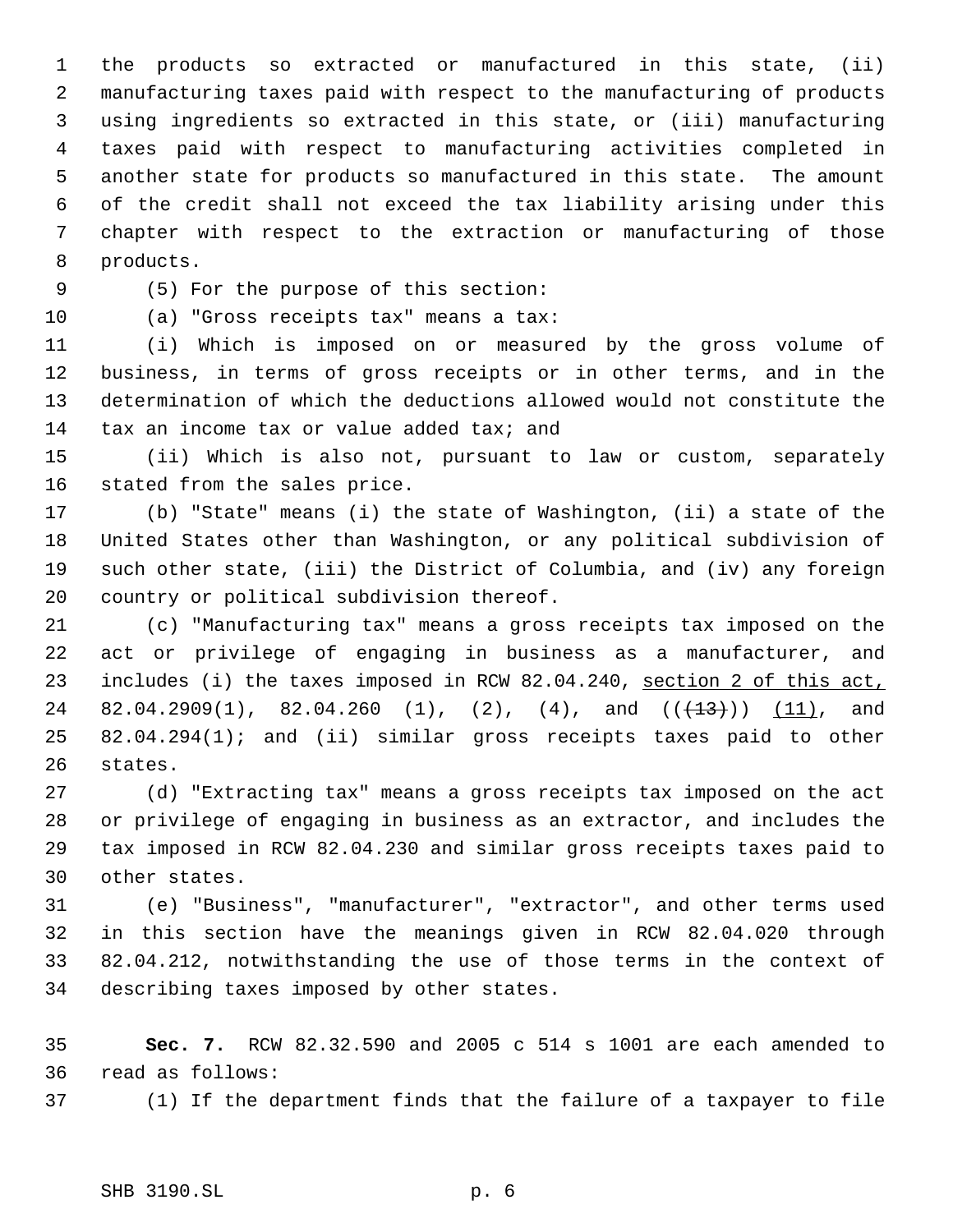1 an annual survey or annual report under RCW 82.04.4452 or section 5 of 2 this act by the due date was the result of circumstances beyond the control of the taxpayer, the department shall extend the time for 4 filing the survey or report. Such extension shall be for a period of thirty days from the date the department issues its written notification to the taxpayer that it qualifies for an extension under this section. The department may grant additional extensions as it deems proper.

 (2) In making a determination whether the failure of a taxpayer to 10 file an annual survey or annual report by the due date was the result of circumstances beyond the control of the taxpayer, the department shall be guided by rules adopted by the department for the waiver or cancellation of penalties when the underpayment or untimely payment of any tax was due to circumstances beyond the control of the taxpayer.

 **Sec. 8.** RCW 82.32.600 and 2005 c 514 s 1002 are each amended to read as follows:

17 (1) Persons required to file annual surveys or annual reports under 18 RCW 82.04.4452 or section 5 of this act must electronically file with 19 the department all surveys, reports, returns, and any other forms or information the department requires in an electronic format as provided 21 or approved by the department( $\sqrt{t}$  unless the department grants relief 22 under subsection  $(2)$  of this section)). As used in this section, "returns" has the same meaning as "return" in RCW 82.32.050.

 (2) ((Upon request, the department may relieve a person of the obligations in subsection (1) of this section if the person's taxes have been reduced a cumulative total of less than one thousand dollars 27 from all of the credits, exemptions, or preferential business and occupation tax rates, for which a person is required to file an annual survey under RCW 82.04.4452, 82.32.535, 82.32.545, 82.32.570, 82.32.560, 82.60.070, or 82.63.020.

 $(3)$  Persons who no longer qualify for relief under subsection  $(2)$  of this section will be notified in writing by the department and must comply with subsection (1) of this section by the date provided in the notice.

35  $(4)$ )) Any survey, report, return, or any other form or information required to be filed in an electronic format under subsection (1) of